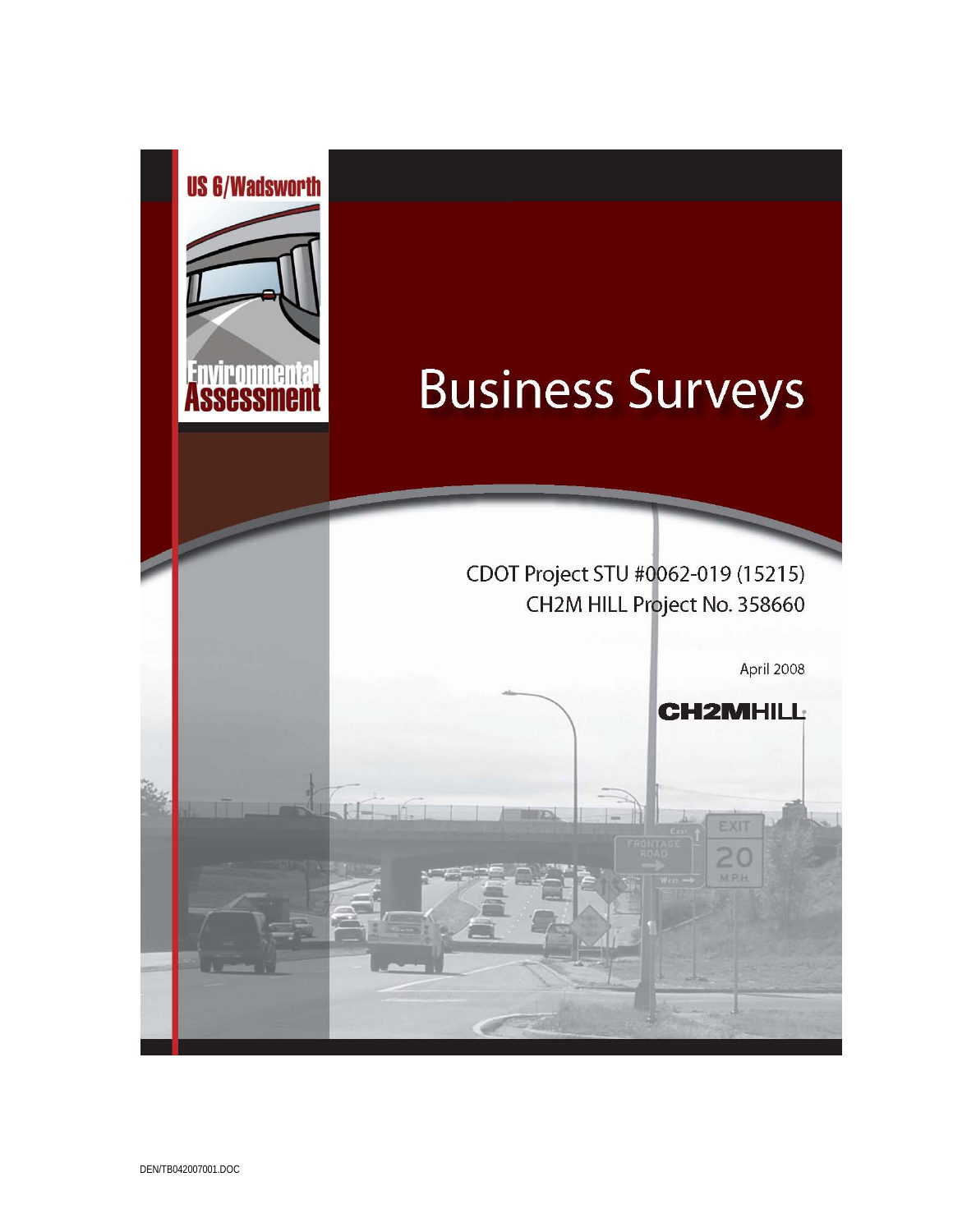# **Contents**

#### **Section**

### Appendixes

|  | Survey Instrument |
|--|-------------------|
|--|-------------------|

- $B$ **Business within Project Area**
- $\mathsf{C}$ Sample Postcards
- D **Survey Responses**

#### Exhibits

- Map of Businesses Surveyed  $\overline{1}$
- Summary of Surveys Requested and Completed (businesses listed from south to  $\overline{2}$ north)
- $\overline{3}$ Survey Results - What are the Three Most Important Issues Facing Your Business with Respect to Location?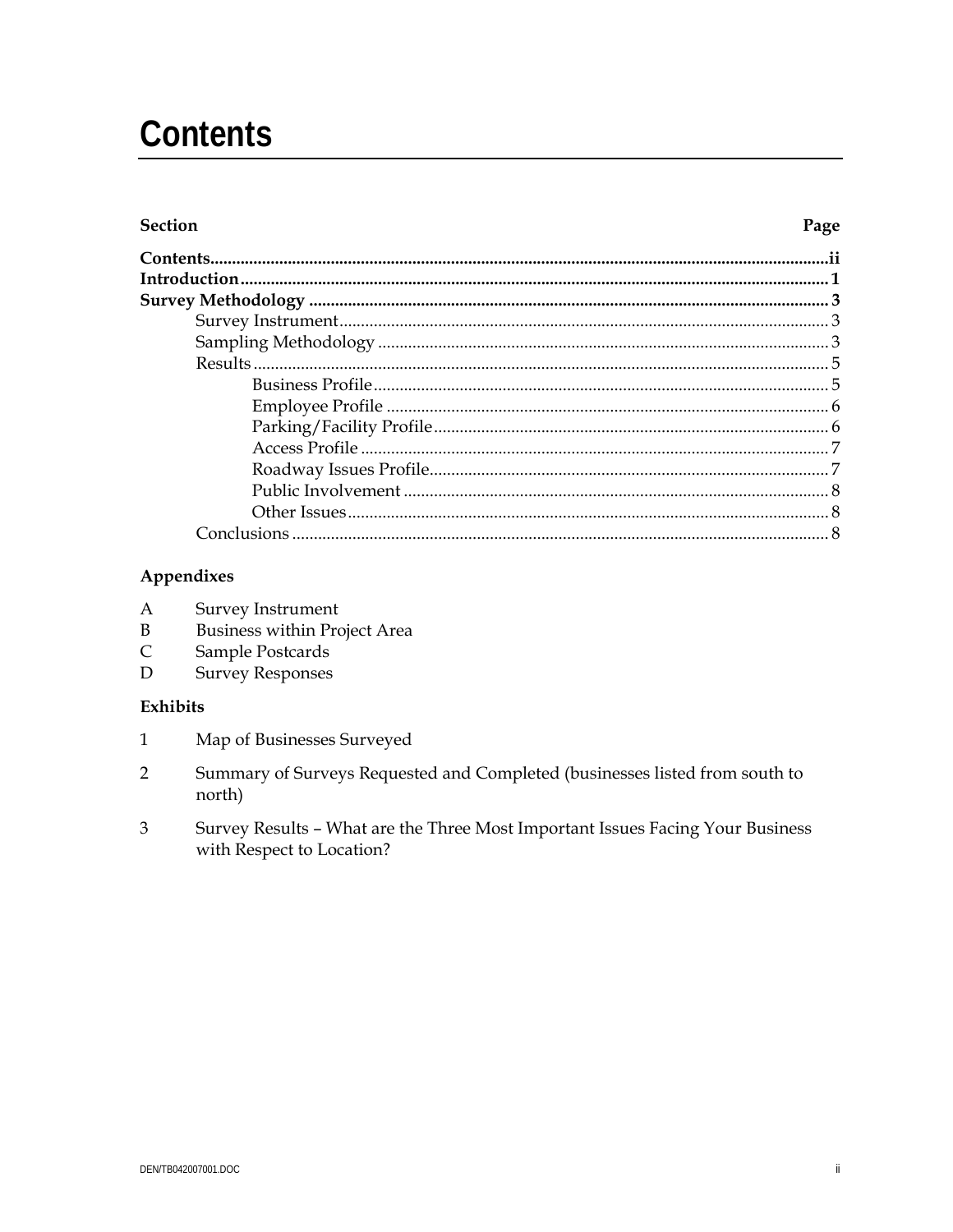# **Introduction**

Businesses along Wadsworth Boulevard (Wadsworth) and US 6 within the US 6/ Wadsworth Environmental Assessment (EA) study area may be affected by potential improvements at the US 6 and Wadsworth interchange and along Wadsworth. To analyze the impacts of future improvements effectively, the project team surveyed a sample of businesses to learn how the businesses in the corridor operate, what concerns or thoughts business and commercial property owners may have about improvements to US 6 and Wadsworth, and how potential improvements might affect the businesses adjacent to those improvements. A secondary purpose of the business surveys was to gather information about minority or low-income owners, employees, or patrons that may be affected by the project to support environmental justice analysis.

The survey was conducted using a questionnaire administered either by phone or in person by CH2M HILL staff. Colorado Department of Transportation (CDOT) project management and right-of-way staff participated in each interview. Each survey used the same survey instrument and took approximately 20 to 30 minutes to complete. Business and property owners were provided with a standard information packet, including the survey instrument, prior to the interview.

Exhibit 1 provides a map of the businesses surveyed.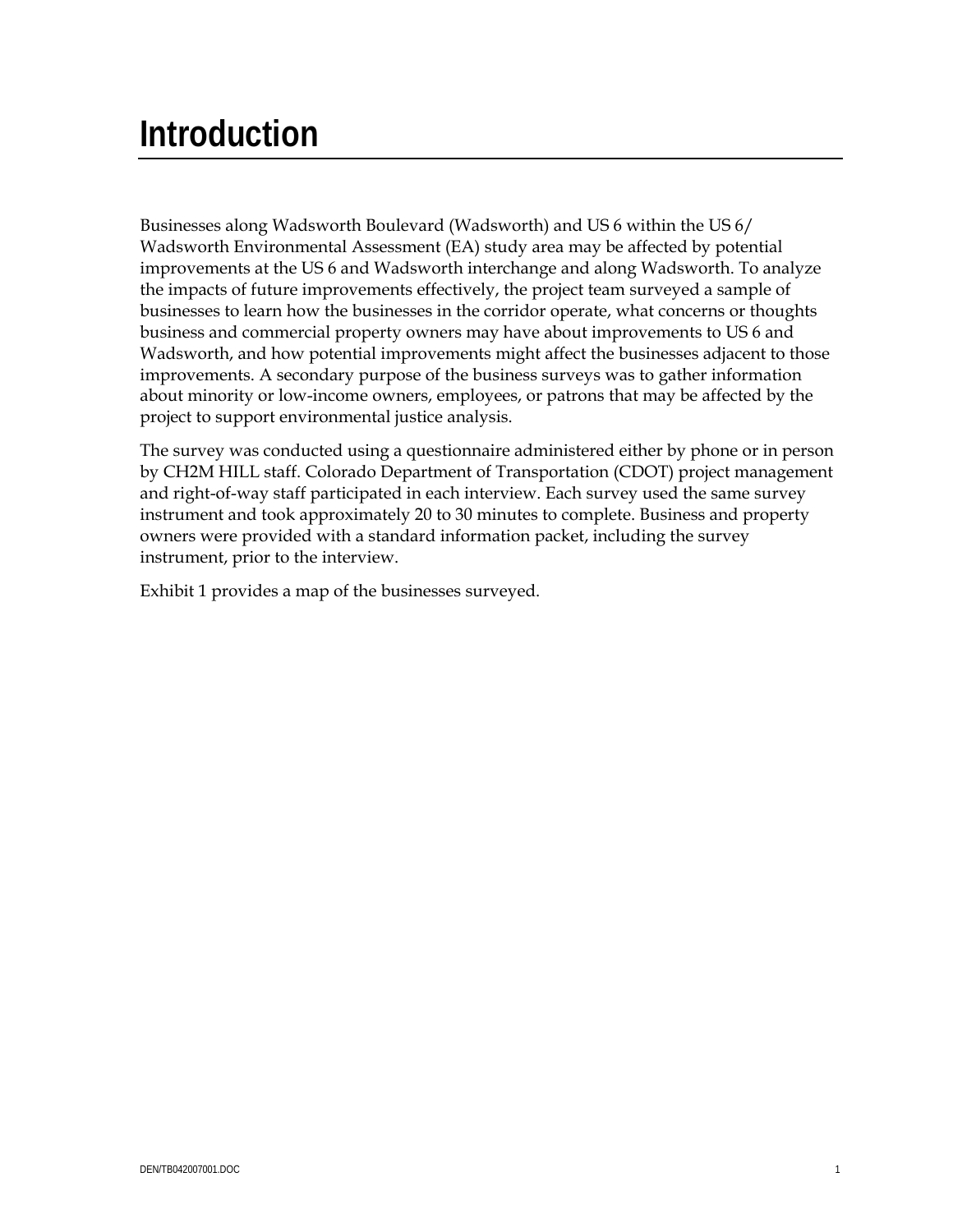#### **EXHIBIT 1**  Map of Businesses Surveyed

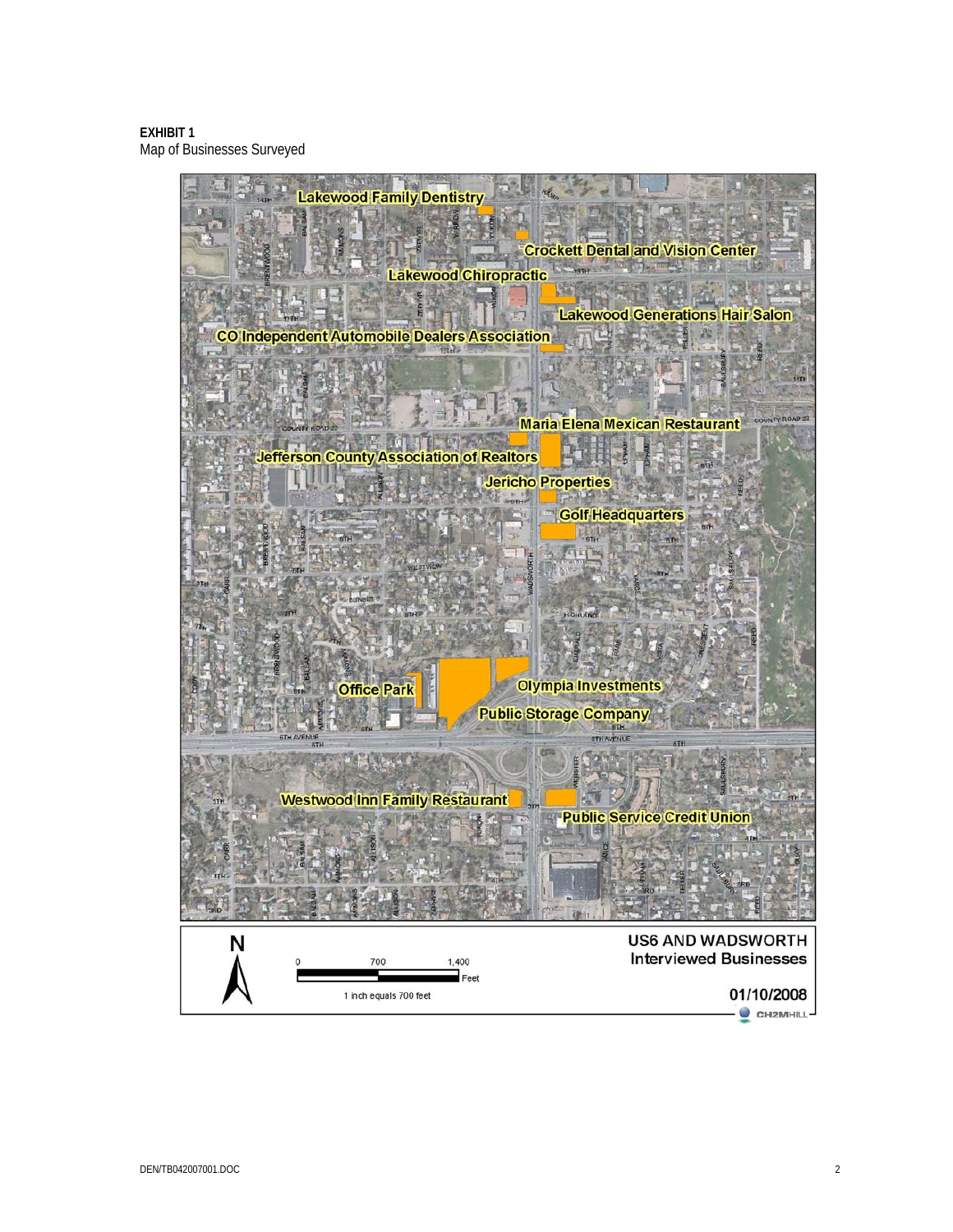# **Survey Methodology**

## **Survey Instrument**

A questionnaire was used as the instrument for the survey interviews. To develop the instrument, the team reviewed other CDOT business survey questionnaires for general guidance and sought input from the Project Leadership Team (PLT) for project-specific issues that might need to be addressed. Questions were developed in the following categories:

- Business Profile
- Employee Profile
- Parking/Facility Profile
- Access Profile
- Roadway Issues Profile
- Project Involvement

A copy of the survey instrument is provided in Appendix A.

## **Sampling Methodology**

Appendix B provides a list of the businesses and office buildings within the study area. The initial list was derived from Jefferson County Assessor records and a field survey. Through the course of conducting the business surveys, the list was updated and augmented. The largest addition to the list was the inclusion of commercial tenants located in office buildings. These new businesses have been added to the project mailing list to receive information about the project.

The team sought to interview a representative number, type, and distribution of businesses operating along Wadsworth, including around the interchange. The businesses were categorized by general business types, such as automotive, restaurant, lodging, and medical. Approximately 25 percent of the businesses in each category were selected for interview. The location of these businesses along Wadsworth also was considered to provide a distribution of locations along the corridor.

Because of the small population size (75 businesses), a statistically accurate representation of business issues in the corridor was not possible without interviewing nearly every business. The purpose of this survey, however, was not to measure business attitude but rather to gain an overview of the sort of issues that may face the businesses that operate in the study area. The sample of 25 percent categorized by business type and location was determined by the PLT to provide a good foundation for evaluating initial effects of project alternatives. Once alternatives are developed, the team plans to meet with all property owners, commercial and residential, with the potential to be directly affected by the project to describe and explore site-specific mitigation measures.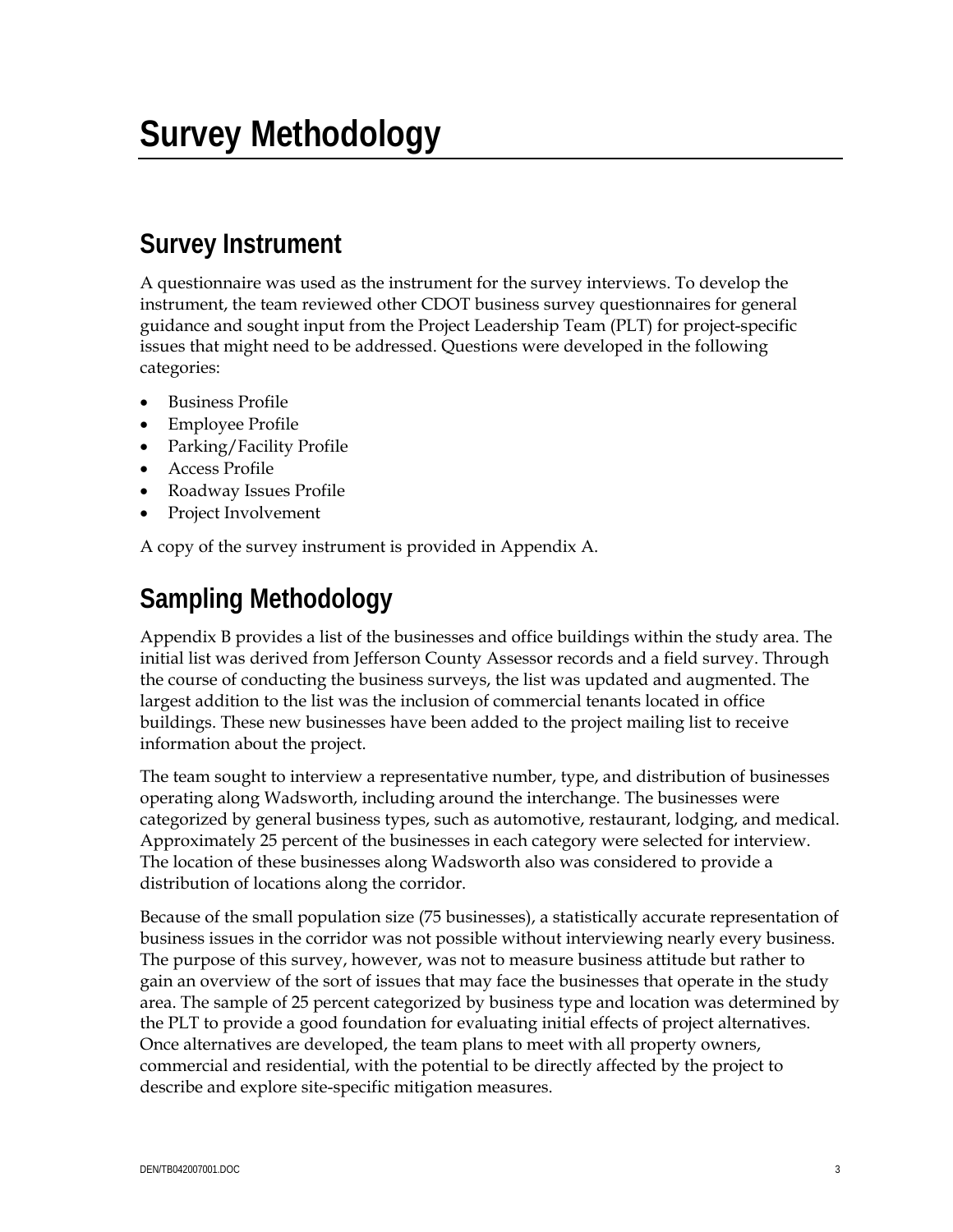Several types of businesses and non-residential properties on Wadsworth were not included in the list of businesses to be sampled. Area schools and emergency response services were interviewed separately and, therefore, were not grouped with businesses. Businesses that are located within office buildings were also not included in the list of businesses to be sampled. Instead, office building managers or owners were contacted to discuss operations for the entire building and site (as noted previously, these businesses were added to the project mailing list).

Postcards were mailed to all 75 business and commercial property owners on the initial list developed from Assessor records. The postcards indicated that a sample of businesses would be contacted to discuss information that may assist the study, and also provided an opportunity for a business or property owner to be added to the survey. Appendix C contains a sample of the postcards sent to businesses and property owners.

The team requested interviews with 21 businesses in the corridor and interviews were requested by three additional businesses. In all, 14 interviews were completed. The business surveys not completed included businesses that declined requests for interviews, were no longer operating, or did not respond to requests. Exhibit 2 provides a summary of interviews requested and completed, while Exhibit 1 illustrates the names and locations of the completed surveys.

#### **EXHIBIT 2**

|                                                                                                                                                     | Unimitally of Darveys hequested and completed (businesses iisted from south to north) |                          |  |  |  |
|-----------------------------------------------------------------------------------------------------------------------------------------------------|---------------------------------------------------------------------------------------|--------------------------|--|--|--|
| <b>Businesses</b>                                                                                                                                   | <b>Address</b>                                                                        | <b>Survey Result</b>     |  |  |  |
| Motel 6                                                                                                                                             | 480 Wadsworth Blvd.                                                                   | No response              |  |  |  |
| <b>Public Service Credit Union</b>                                                                                                                  | 7575 W. 5th Ave.                                                                      | Completed (11/19/07)     |  |  |  |
| Westwood Inn                                                                                                                                        | 7615 W. 5th Ave.                                                                      | Completed (12/5/07)      |  |  |  |
| <b>Public Storage Company</b>                                                                                                                       | 7701 W. 6th Ave.                                                                      | Completed (11/13/07)     |  |  |  |
| Olympia Investments LLC (property owner for<br>tenants Rodney D. Young Insurance, Ace Cash<br>Express, and Jackson Hewitt Tax Service) <sup>1</sup> | 639, 699 Wadsworth Blvd.                                                              | Completed (11/28/07)     |  |  |  |
| 6th Avenue Business Center (managed by<br>Garofalo Realty, Inc.)                                                                                    | 7711, 7717, 7721, and 7727 W.<br>6th Ave.                                             | Completed (11/01/07)     |  |  |  |
| Diamond Shamrock Gas Station                                                                                                                        | 715 Wadsworth Blvd.                                                                   | No response              |  |  |  |
| Emergency Cash                                                                                                                                      | 787 Wadsworth Blvd., #A                                                               | Declined                 |  |  |  |
| Universal Tractor Co.                                                                                                                               | 815 Wadsworth Blvd.                                                                   | Declined                 |  |  |  |
| U-Haul                                                                                                                                              | 830 Wadsworth Blvd.                                                                   | No response <sup>2</sup> |  |  |  |
| Jensen's Flowers                                                                                                                                    | 845 Wadsworth Blvd.                                                                   | No response              |  |  |  |
| <b>Golf Headquarters</b>                                                                                                                            | 850 Wadsworth Blvd.                                                                   | Completed (11/29/07)     |  |  |  |
| Office/Commercial Park (Jericho Properties)                                                                                                         | 902, 900, 906 Wadsworth Blvd.                                                         | Completed (11/14/07)     |  |  |  |
| Pat's Alterations                                                                                                                                   | 902 Wadsworth Blvd., #2                                                               | Declined                 |  |  |  |
| Jefferson County Association of Realtors                                                                                                            | 950 Wadsworth Blyd.                                                                   | Completed (12/5/07)      |  |  |  |
| Maria Elena Mexican Restaurant                                                                                                                      | 999 Wadsworth Blvd.                                                                   | Completed (12/05/07)     |  |  |  |

Summary of Surveys Requested and Completed (businesses listed from south to north)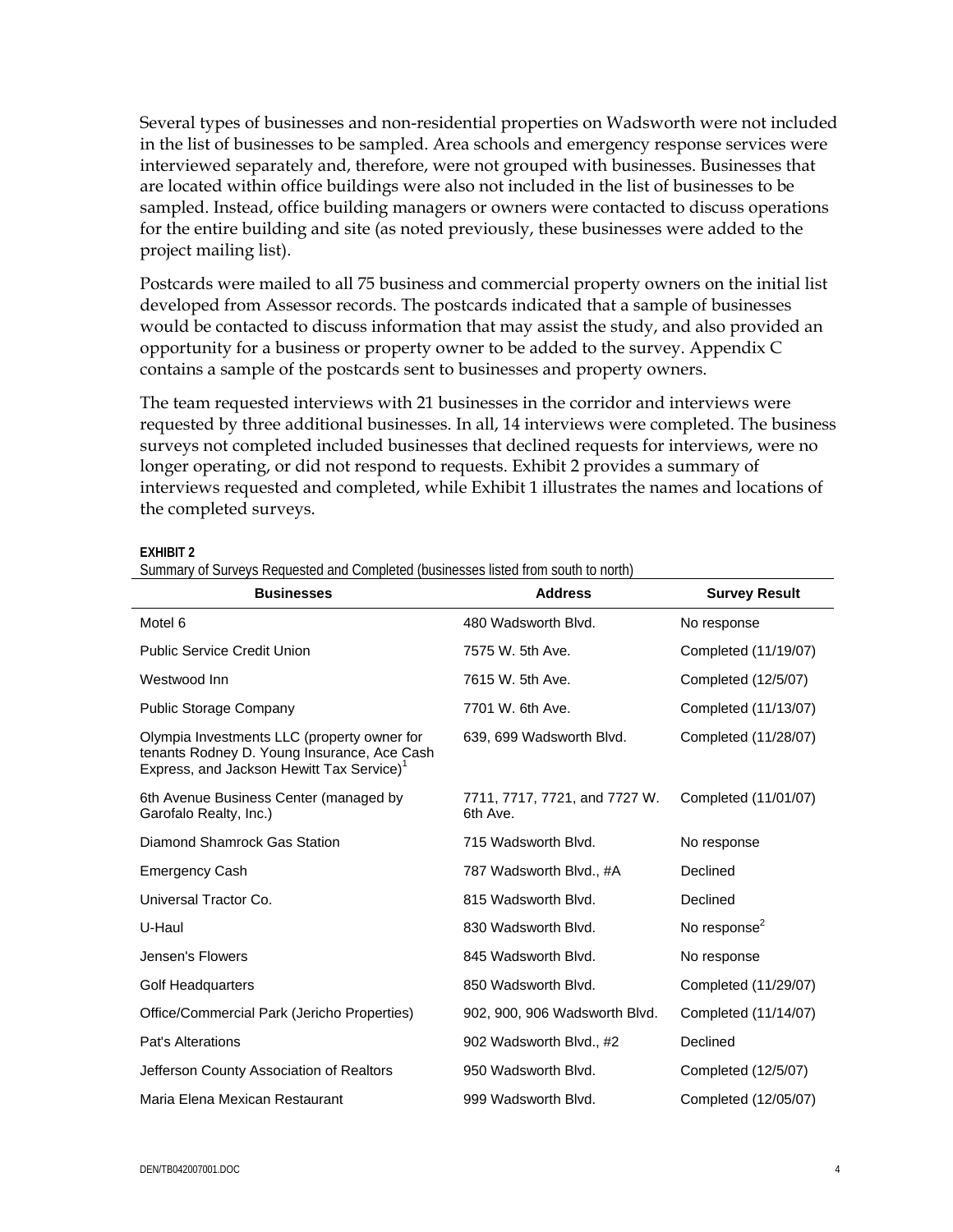#### **EXHIBIT 2**

Summary of Surveys Requested and Completed (businesses listed from south to north)

| <b>Businesses</b>                            | <b>Address</b>       | <b>Survey Result</b>  |
|----------------------------------------------|----------------------|-----------------------|
| Lakewood Muffler                             | 1000 Wadsworth Blvd. | Declined <sup>3</sup> |
| Reliable Car Wash                            | 1080 Wadsworth Blvd. | No response           |
| CO Independent Automobile Dealers Assn.      | 1200 Wadsworth Blvd. | Completed (11/13/07)  |
| Rags to Riches                               | 1200 Wadsworth Blvd. | No longer in business |
| Far Side Finance                             | 1208 Wadsworth Blvd. | No longer in business |
| Lakewood Generations Hair Salon <sup>1</sup> | 1230 Wadsworth Blvd. | Completed (10/30/07)  |
| Lakewood Chiropractic Offices                | 1296 Wadsworth Blvd. | Completed (11/14/07)  |
| Crockett Dental & Vision Center              | 1330 Wadsworth Blvd. | Completed (11/19/07)  |
| <b>Pro-Tint Window Tinting</b>               | 1398 Wadsworth Blvd. | Declined              |
| Lakewood Family Dentistry <sup>1</sup>       | 7700 W. 14th Ave.    | Completed (11/26/07)  |

Notes:

 $1$  Property owner requested survey.

 $^2$  Agreed to mail in survey questionnaire responses; questionnaire was never returned.<br>3. Preparty owner requested (than deslined) intensieur tenent (Lekewood Muffler) was or

Property owner requested (then declined) interview; tenant (Lakewood Muffler) was on list to survey but was not contacted after property owner declined.

## **Results**

Appendix D contains a record of the completed business surveys from each interview. A summary of each of the findings is provided below.

### **Business Profile**

The businesses surveyed included a range of types and sizes of businesses, in accordance with the survey methodology. Many of the businesses in the corridor, including those surveyed, are independent retail and service providers that have been in business in their current locations for many years, generally operating 5 to 7 days per week. Some business operators own their property, and others lease their business space. Some property owners own more than one property and view their operations holistically across their multiple parcels. Many businesses reported that their location in central Lakewood, along the busy Wadsworth or US 6 and Wadsworth interchange, was important to attracting customers.

When asked to identify the three most important issues facing their business with respect to location, respondents identified a wide range of issues. The most common issues are shown in Exhibit 3 below.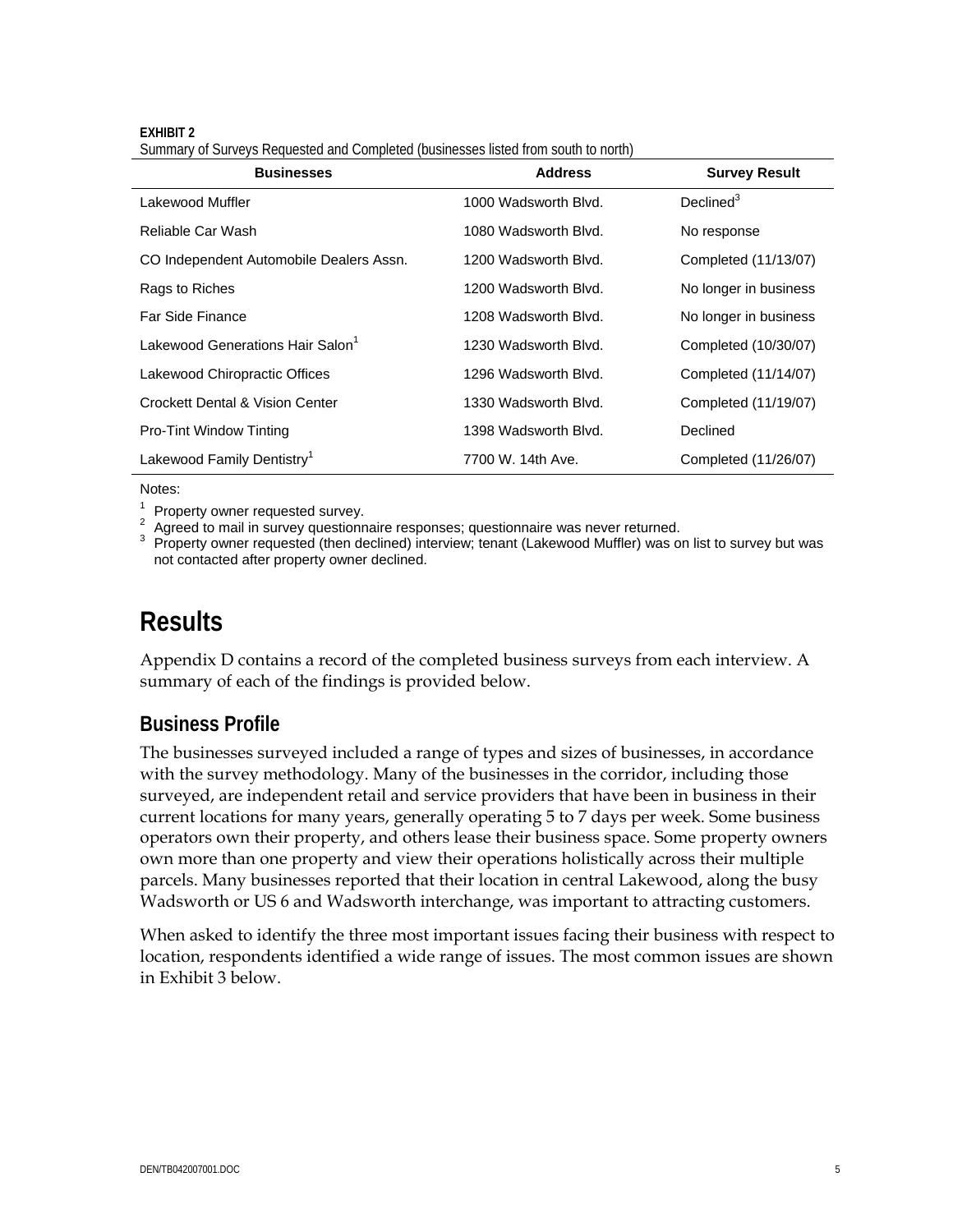**EXHIBIT 3** 



Survey Results – What are the Three Most Important Issues Facing Your Business with Respect to Location?

Access issues were identified predominately by all the businesses surveyed. Discussions about access included issues with traffic cutting through properties to avoid intersections, difficulty making left turns onto or from Wadsworth, and difficulty accessing the frontage roads and 5th Avenue after exiting US 6. Additional discussion of access is included under the Access Profile portion of the survey results.

## **Employee Profile**

All but one of the businesses surveyed have fewer than 10 employees, and several have three employees or less. Nearly all employees drive to work, although the two restaurants surveyed reported that at least one employee takes the bus to work.

## **Parking/Facility Profile**

Every business surveyed indicated that parking was a critical component for their business operations. Most reported having adequate but no excess parking. Potential loss of parking was identified as a concern for many of the businesses surveyed.

Like parking, signage was identified as important to all businesses surveyed. Signage includes pole-mounted signage near the roadway and signage posted or painted on the building or windows. Several business owners noted that their pole-mounted signs do not conform to current City of Lakewood code and were concerned that replacement signs might not be as visible if they had to conform to new requirements. Businesses near the interchange are especially concerned with maintaining visibility from both US 6 and Wadsworth.

All businesses surveyed had delivery and storage needs. The smaller businesses did not identify any special constraints or needs, as the majority of these businesses receive vansized deliveries and store the inventories within their buildings. Public Storage, Westwood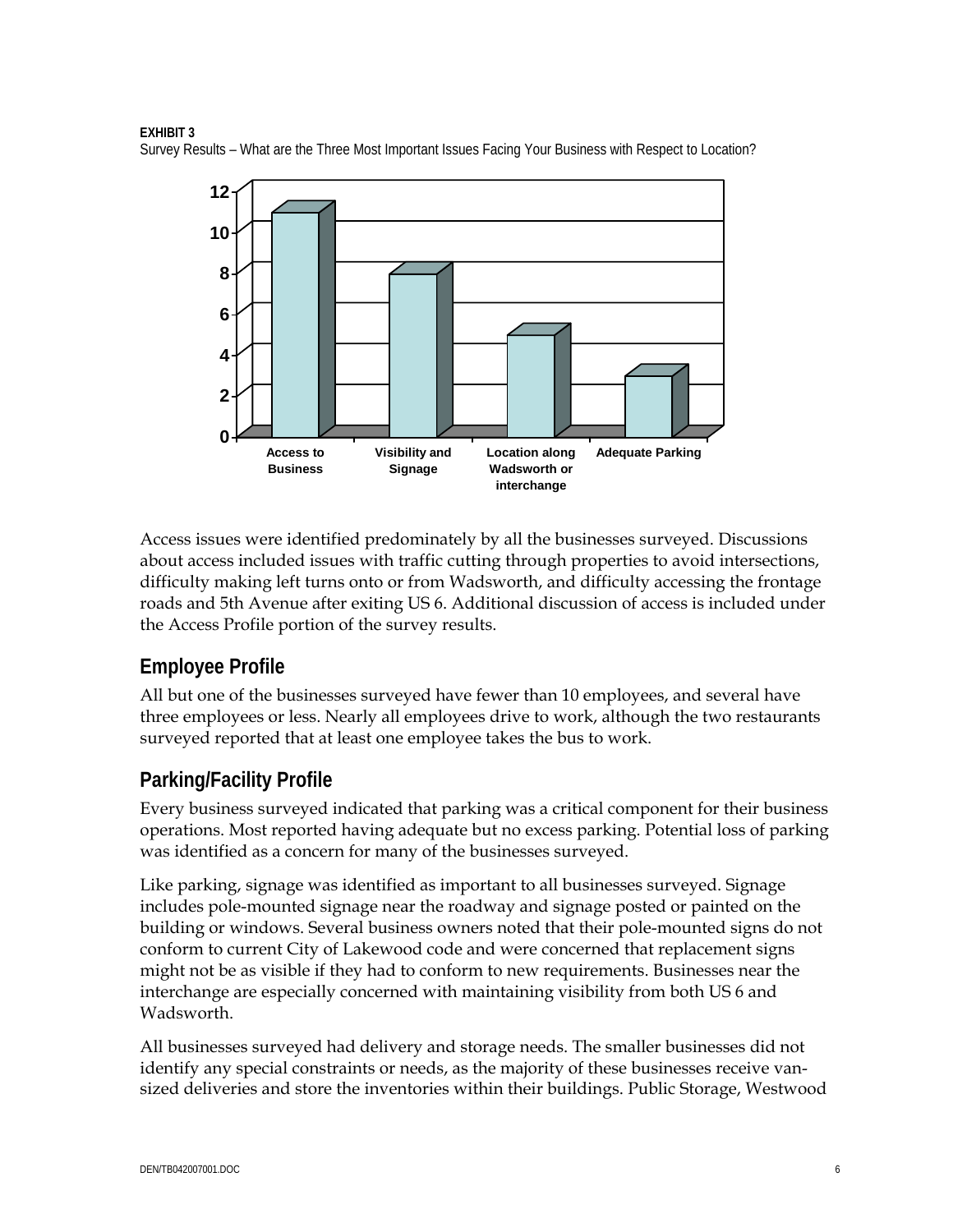Inn, and Maria Elena Restaurant were exceptions that do receive deliveries from larger trucks. (Delivery constraints from tight property accesses have been identified by the project team in every field visit.)

## **Access Profile**

The majority of businesses surveyed rely on drive-up traffic for the majority of their business. Only one restaurant, Maria Elena, identified any walk-up traffic supporting its business.

As noted previously, access was identified as a primary concern for the businesses surveyed. Some of the key access findings related to access are summarized below:

- Access is challenging, particularly for those properties close to the interchange.
- Access to business sites (ingress/egress) from Wadsworth is a concern.
- The difficulty turning left onto or off of Wadsworth hinders access to businesses.
- Northbound left-turn lane on Wadsworth to access the westbound frontage road north of US 6 is important.
- The one-way westbound frontage road limits business access.
- Access to businesses off 5th Avenue south of US 6 interchange on the east side of Wadsworth is challenging from the interchange.
- Vehicles cut through business parking lots and neighborhood streets to access Wadsworth. One business owner reported that 100 vehicles per day cut through the business parking lot to access Wadsworth. Other businesses reported that their businesses must be accessed from neighborhood streets because direct access to or from Wadsworth was not feasible or safe.

### **Roadway Issues Profile**

Businesses were asked about roadway and sidewalk improvements they would support along Wadsworth. Businesses were supportive of roadway improvements addressing traffic congestion, safety at intersections, and access to/from Wadsworth from their businesses. Other identified improvement needs included fixing potholes, addressing cut-through traffic on business properties, providing clear road signage (particularly around the interchange), and improving bicycle and pedestrian safety. Most business owners support and recognize the need for upgraded pedestrian and bicycle facilities on Wadsworth, although several stated that pedestrians and bicycle use of Wadsworth is limited and, therefore, facilities may not be warranted.

The difficulty making left turns across Wadsworth was raised both as a safety and access issue. Business owners said accidents occur regularly (several per month) along Wadsworth and at intersections. Unsafe turning movements and excessive speed were identified as causes of these accidents.